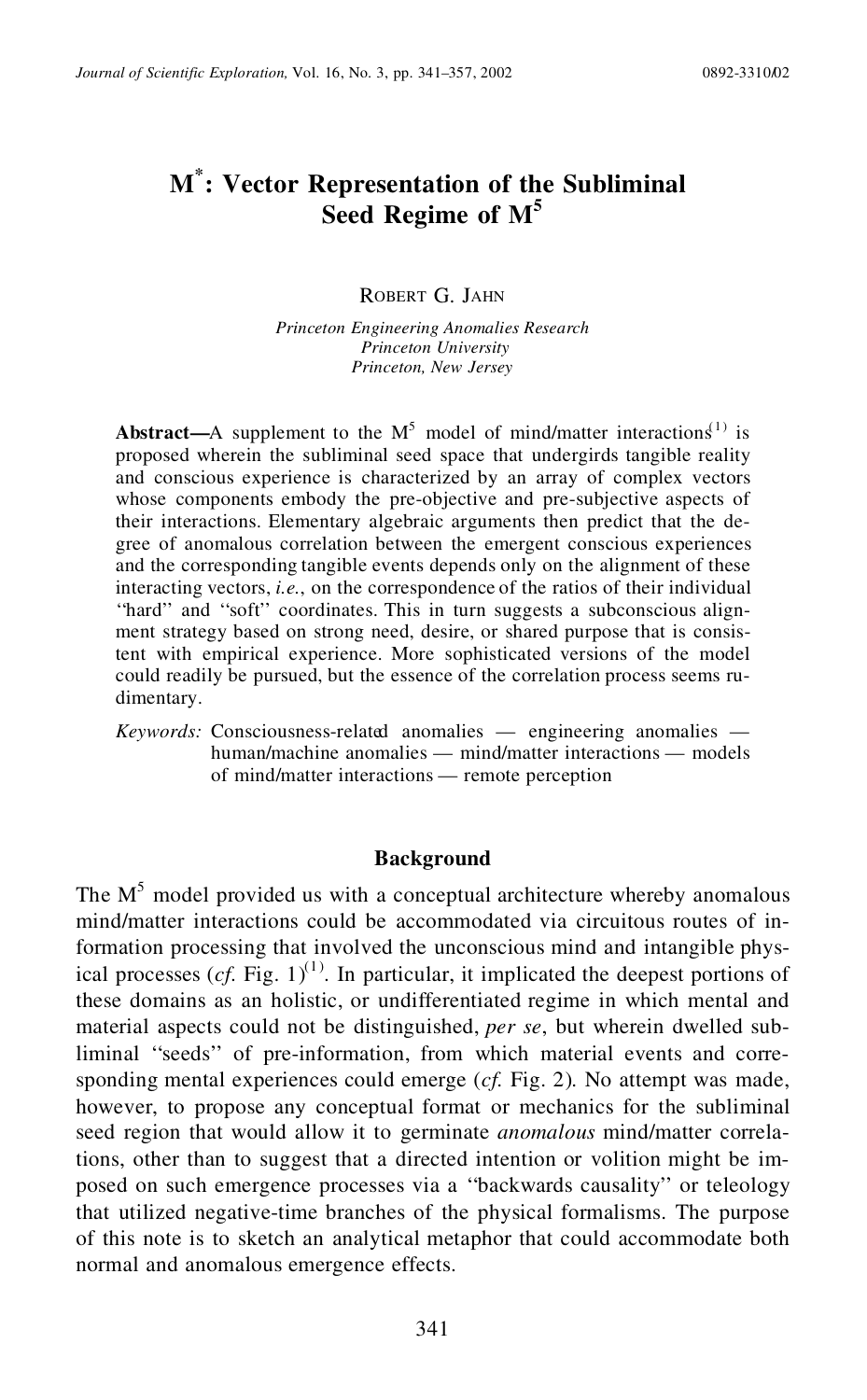

Fig. 1. Normal and anomalous routes of information transfer in the modular model of mind/ matter manifestations  $(M^{5})^{(1)}$ .  $\bigcirc$  denotes all conscious mental processes;  $\bigcirc$  denotes all unconscious processes;  $(\hat{\Gamma})$  comprises all tangible, *i.e.*, observable, physical events;  $(\hat{\Gamma})$ subsumes all intrinsically unobservable processes undergirding tangible reality. (The arrows on this and the following figure, and the associated sequential vocabulary in the text, do not necessarily imply temporal or spatial relations, *per se*, but rather suggest an implicit conceptual hierarchy.)

## **Assumptions and Formats**

We begin by restating the  $M<sup>5</sup>$  presumption that every element or complex of reality that emerges from the seed region manifests both as an event/situation/state in the material domain, and as a corresponding experience/impression/perception in the mental domain. What is at issue now, however, is how such seeds may configure and interact in their own regime to acquire the capacity for such manifestation as a plethora of normal, and anomalous, mind/ matter displays. In this extension of the model, our first proposition is that some interaction of two or more such seed elements or complexes is a requisite stimulus for such palpable manifestations. Next, we propose that if the interaction is "linear," in the sense that  $|S_1| + |S_2| = |S_1 + S_2|$ , where  $\lceil \rceil$ denotes a given form of representation of the seed manifestations, the ensuing event/experience dyads will be ''normal.'' If they are ''non-linear,'' *i.e.*, if  $|S_1| + |S_2| \neq |S_1 + S_2|$ , they will be "anomalous," by the usual definitions.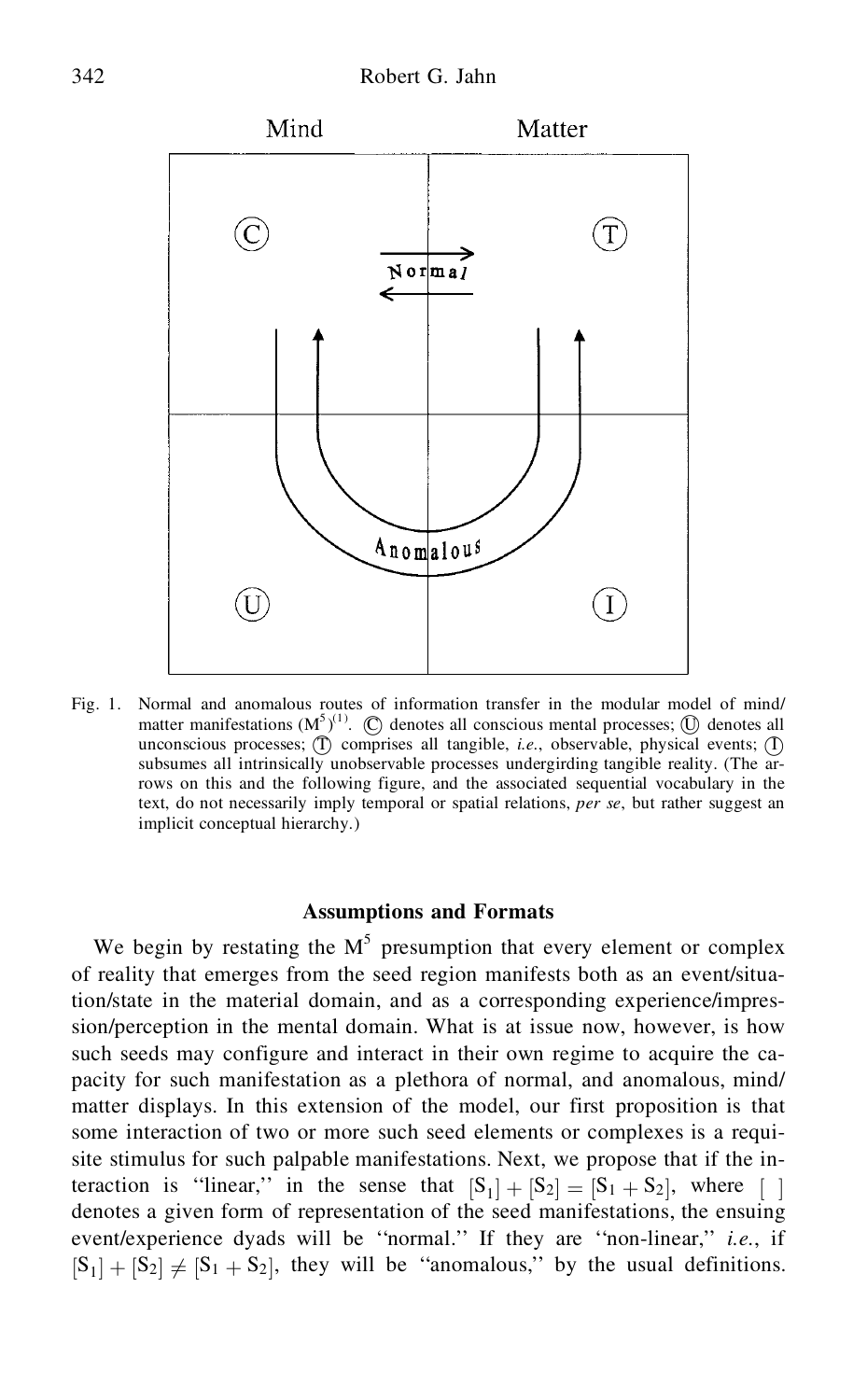

Fig. 2. Correlation of tangible events and conscious experiences emergent from subliminal  $seeds^{(1)}$ .

For these cases, various mathematical and schematic non-linear interactions may then be explored for their metaphoric appeal.

To pursue such representations, we must first make reference to some experiential concepts drawn from the conscious mental and tangible physical domains  $\mathbb{C}$  and  $\mathbb{T}$ . In particular, we stipulate that all states of conscious mind and of material reality can be assigned two primary categories of descriptors which, for lack of better terms, we shall label "objective" and "subjective," or simply ''hard'' and ''soft.'' Table 1 contains a lengthy list of possible pairs of such descriptors, none of which is completely adequate, but the ensemble of which captures some of the essence of this division<sup>(2)</sup>. Although these designations can only be expressed in upper-level nomenclature, *i.e.*, in the vocabulary of modules  $\mathbb{C}$  and  $\mathbb{T}$ , nonetheless, as we conceptually proceed downward through the underlying, less palpable  $(\mathbb{D})$  and  $(\mathbb{D})$  domains, we presume that some aspects of these must persist, even into the undifferentiated lowest level, although there they become progressively more difficult to specify or articulate. What is essential to our purpose, however, is that at any level these categories be regarded as orthogonal and complementary, in the usual physical and mathematical senses, and as fully comprehensive to triangulate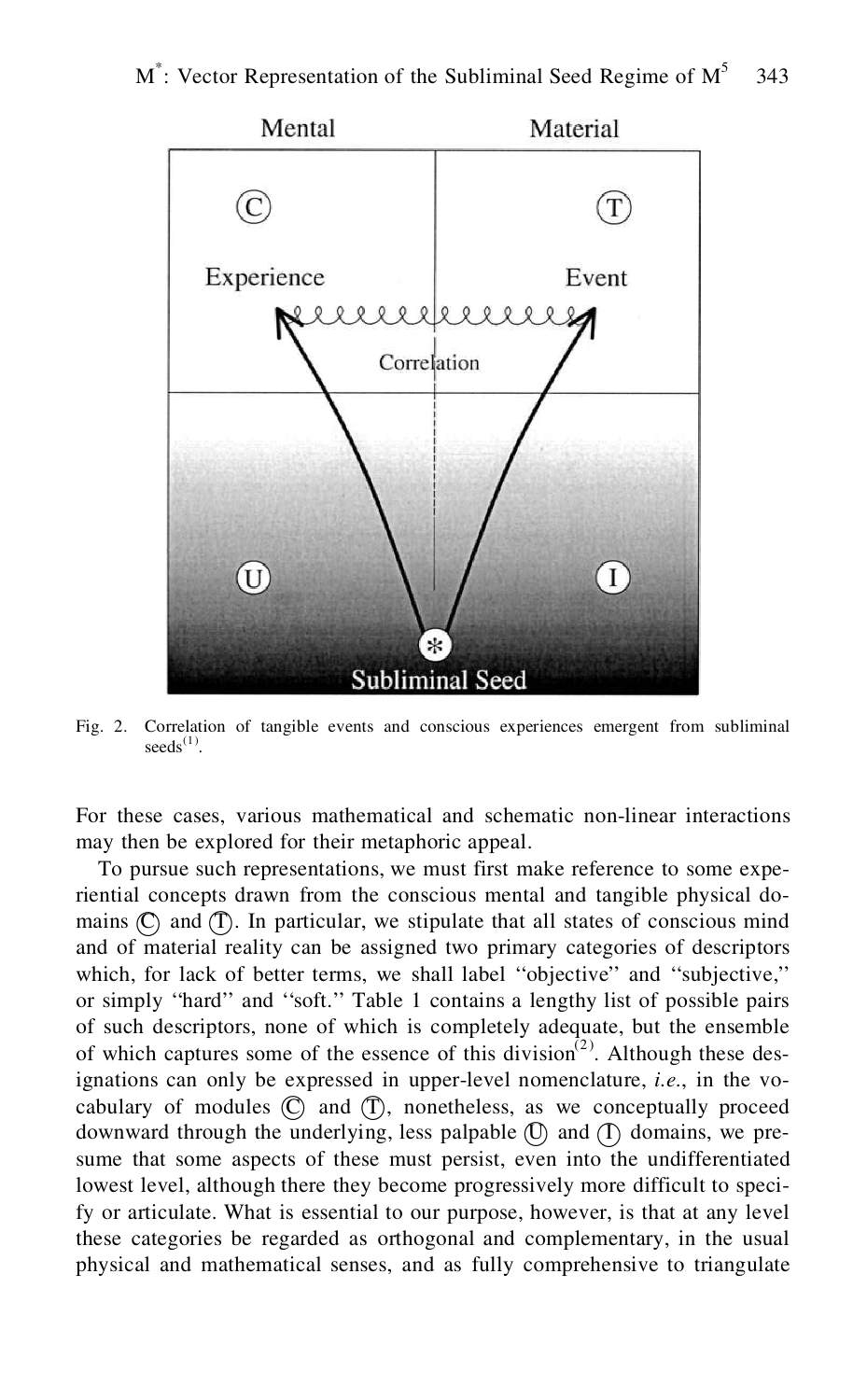| <b>Adjectives</b>                                 |        | <b>Nouns</b>                                    |        |  |
|---------------------------------------------------|--------|-------------------------------------------------|--------|--|
| "Hard"                                            | "Soft" | "Hard"                                          | "Soft" |  |
| objective $\longleftrightarrow$ subjective        |        | substance $\longleftrightarrow$ tone            |        |  |
| rational $\longleftrightarrow$ emotional          |        | doing $\longleftrightarrow$ being               |        |  |
| analytical $\longleftrightarrow$ aesthetic        |        | knowing $\longleftrightarrow$ feeling           |        |  |
| pragmatic $\longleftrightarrow$ passionate        |        | intellect $\longrightarrow$ intuition           |        |  |
| sharp $\longleftrightarrow$ diffuse               |        | implementation $\longleftrightarrow$ conception |        |  |
| $delta \leftrightarrow holistic$                  |        | situation $\longleftrightarrow$ sensation       |        |  |
| rigorous $\longleftrightarrow$ flexible           |        | diagram $\longleftrightarrow$ impression        |        |  |
| deterministic $\longleftrightarrow$ probabilistic |        | function $\longleftrightarrow$ form             |        |  |
| masculine $\longleftrightarrow$ feminine          |        | words $\longleftrightarrow$ music               |        |  |
| particulate $\longleftrightarrow$ wavelike        |        | vang $\longleftrightarrow$ vin                  |        |  |

TABLE 1 Subliminal Seed-Space Coordinates—Possible Conjugate Pairs

all objective and subjective mental experience, in the usual psychological, philosophical, and spiritual senses of those terms. It is then presumed that if we appropriate and pursue some established mathematical formalism for representing such components and their interactions, the analytical results may retain some metaphoric relevance for the emergence of anomalous mind/matter manifestations.

As a simple format to illustrate this proposition, let us represent all seeds of potential information resident in the unified lowest level of  $\mathbb{O}/\mathbb{O}$  by complex quantities, utilizing either the usual rectilinear or polar notations, as sketched in Fig. 3:

$$
S = s + i\sigma = S e^{i\phi}
$$
  
where  $S = \sqrt{s^2 + \sigma^2}$  and tan  $\phi = \frac{\sigma}{s}$ . (1)

It is tempting to presume that the orthogonal designators s and  $\sigma$  somehow embody the ''pre-material'' and ''pre-mental'' aspects of the seeds, respectively, but this is probably too direct and simplistic an assignment. More likely, they presage the ''hard'' and ''soft'' discriminations just proposed, but again, in an ineffable, pre-emergent form that pertains to both the material and mental paths. Hence, it is next necessary to specify a functional assembly of such representations that does denote the palpable material or mental properties associated with any such item or system of items, as denoted by  $\lceil \cdot \rceil$  above. Here we shall take our hint from quantum wave mechanics, where the enduring presumption has been that it is the product of the complex quantity with its conjugate,  $S^* = s - i\sigma = \mathcal{S}e^{-i\phi}$ , that represents its probability of observation, *i.e.*,

$$
[S] = SS^* = s^2 + \sigma^2 = S^2 \tag{2}
$$

For our purposes, we might generalize this to represent a ''probability of ex-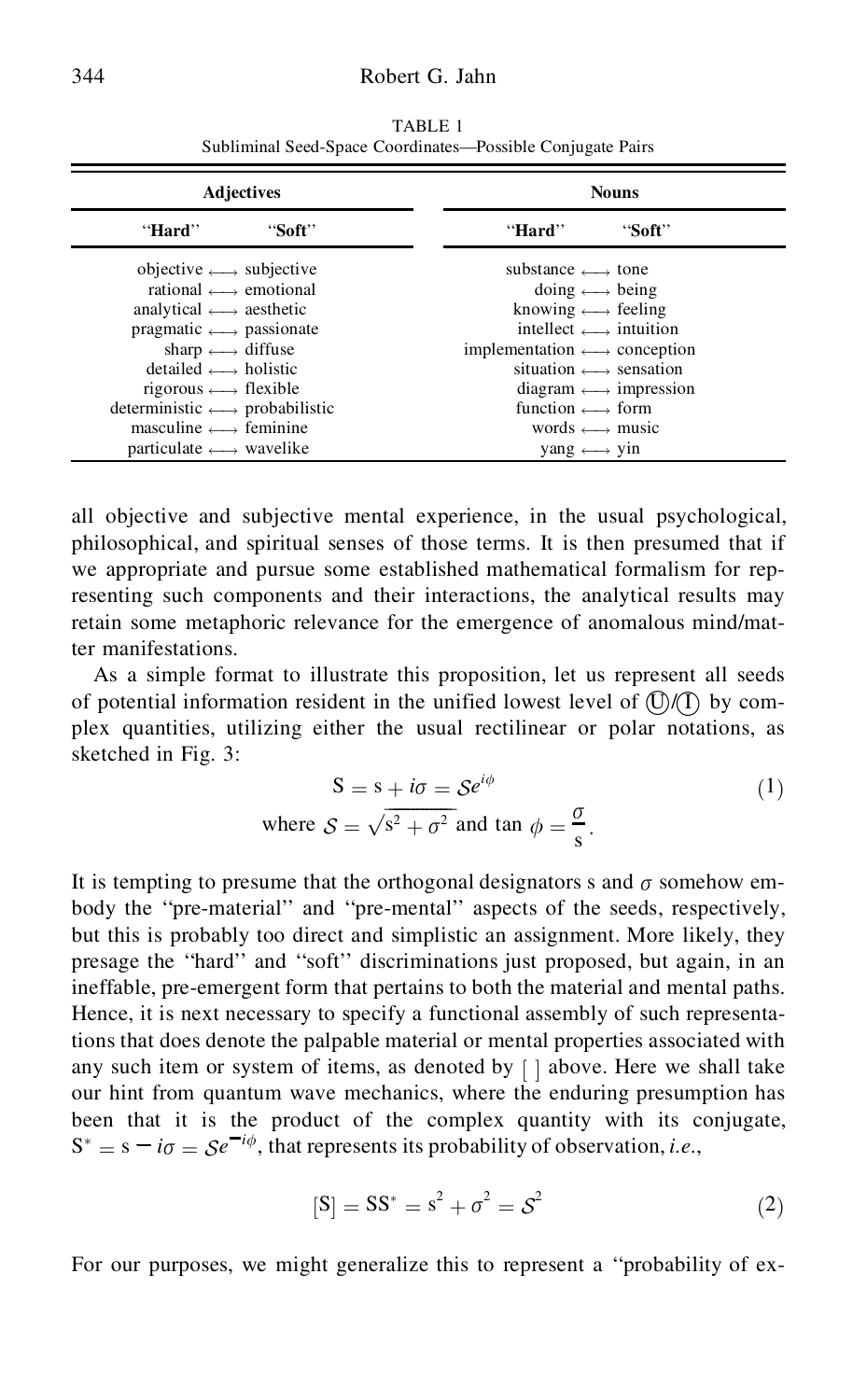

Fig. 3. Representation of a subliminal seed by a vector in the complex plane, having rectilinear coordinates s and  $i_{\sigma}$ , or polar coordinates S and  $\phi$ .

perience." Note that in either coordinate representation  $|S|$  is the square of the length of the vector radiating from the origin to the seed state location in the complex plane. Note also that although this and subsequent illustrations utilize only the first quadrant of the  $s$ ,  $i\sigma$  space, negative values of either coordinate can be accommodated in the vector algebra.

## **Seed Interactions**

Let us now consider the interaction of two (or more) such seed states, still of course in the undifferentiated regime. Label them  $S_1$  and  $S_2$ , and presume that the interaction can be represented as an addition process,  $S_{12} = S_1 + S_2$ , where  $S_{12}$  now represents their interacting or bonded state (*cf.* Fig. 4). In the rectangular frame,

$$
S_{12} = S_1 + S_2 = (s_1 + i\sigma_1) + (s_2 + i\sigma_2) = (s_1 + s_2) + i(\sigma_1 + \sigma_2)
$$
 (3)

whose conjugate product is

$$
S_{12}S_{12}^* = (s_1 + s_2)^2 + (\sigma_1 + \sigma_2)^2
$$
  
=  $s_1^2 + 2s_1s_2 + s_2^2 + \sigma_1^2 + 2\sigma_1\sigma_2 + \sigma_2^2 = S_{12}^2$  (4)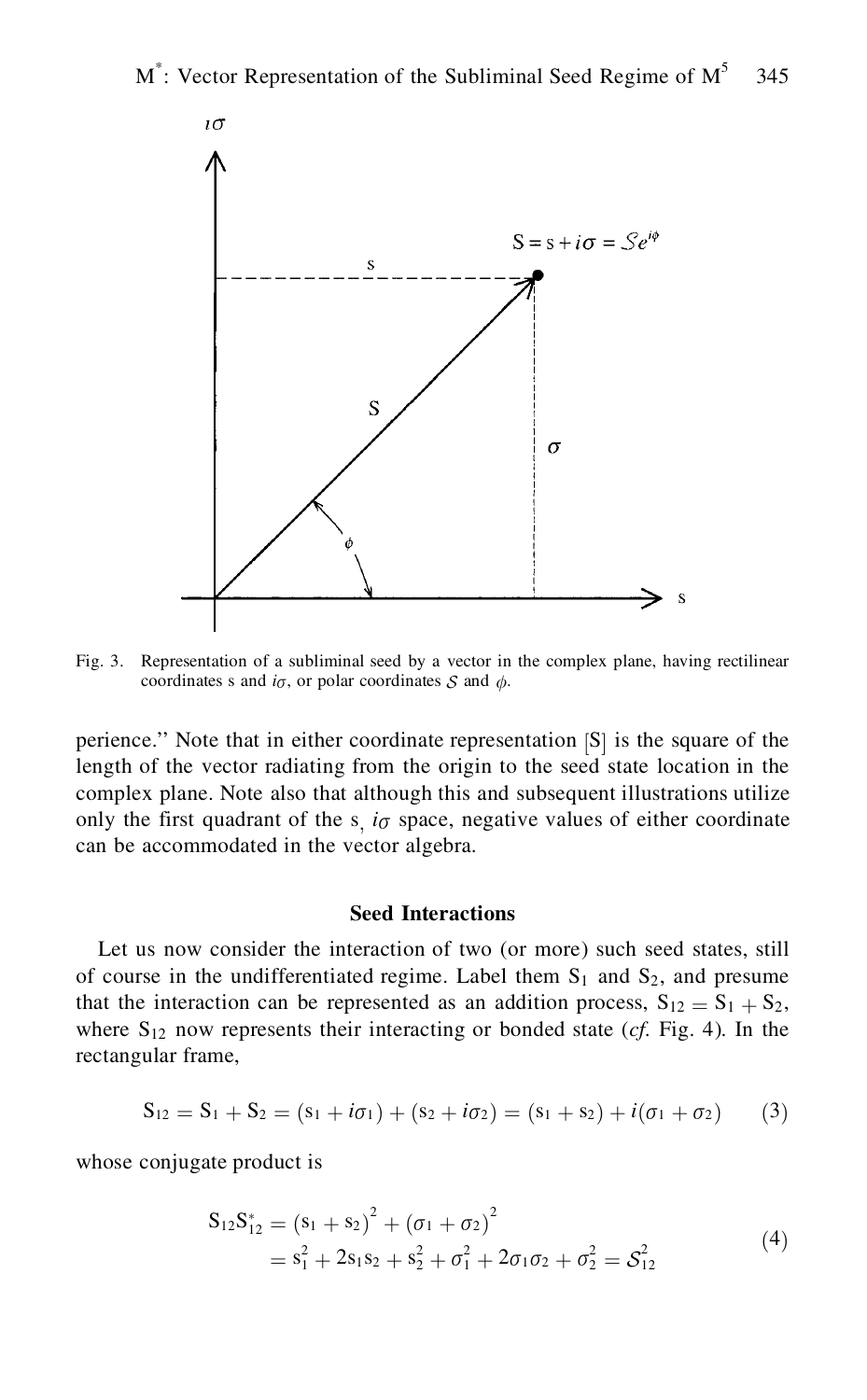

which, when compared to the sum of the conjugate products of  $S_1$  and  $S_2$ : Fig. 4. Complex vector representation of the interaction of two subliminal seeds,  $S_{12} = S_1 + S_2$ .

$$
S_1 S_1^* + S_2 S_2^* = s_1^2 + \sigma_1^2 + s_2^2 + \sigma_{21}^2 = S_1^2 + S_2^2 \tag{5}
$$

differs by two terms, *i.e.*,

$$
S_{12}^2 - (S_1^2 + S_2^2) = 2(s_1s_2 + \sigma_1\sigma_2) = \delta_{12}
$$
 (6)

It is this disparity,  $\delta_{12}$ , introduced in the vector combination of the two seeds, that we shall presume represents the palpable anomalies of the interaction that manifest in  $\mathbb{C}$  and  $\mathbb{T}$ . (Later we shall attempt to interpret these generalizations in more specific contexts, such as our human/machine interaction and remote perception experiments.)

The situation perhaps can be better visualized in the polar frame, where

$$
S_1 = S_1 e^{i\phi_1} \tag{7a}
$$

$$
S_1 S_1^* = S_1^2 \tag{7b}
$$

$$
S_2 = S_2 e^{i\phi_2} \tag{7c}
$$

$$
S_2 S_2^* = S_2^2 \tag{7d}
$$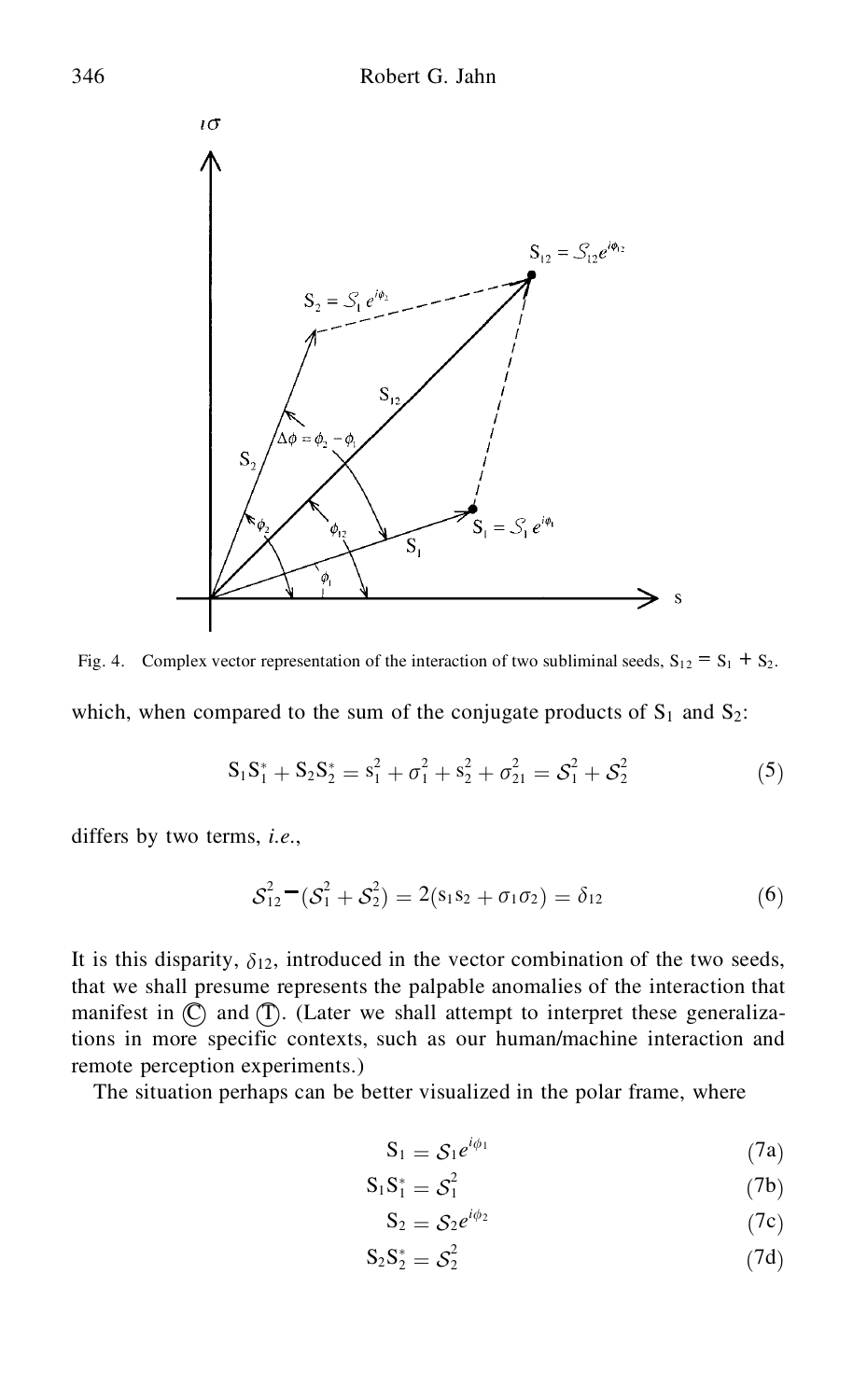$$
S_{12} = S_1 e^{i\phi_1} + S_2 e^{i\phi_2} \tag{7e}
$$

$$
S_{12}S_{12}^* = S_{12}^2 e^{i\phi_{12}} \tag{7f}
$$

and  $\phi_1$ ,  $\phi_2$ , and  $\phi_{12}$  are phase angles, such that

$$
\phi_{12} = \tan^{-1} \left[ \frac{S_1 \sin \phi_1 + S_2 \sin \phi_2}{S_1 \cos \phi_1 + S_2 \cos \phi_2} \right]
$$
(7g)

To evaluate  $S_{12}^2$ , utilize the law of cosines:

$$
S_{12}^2 = S_1^2 + S_2^2 + 2S_1S_2\cos(\phi_2 - \phi_1)
$$
 (8)

so that the difference between  $S_{12}^2$  and  $(S_1^2 + S_2^2)$  falls out by comparison:

$$
S_{12}^2 - (S_1^2 + S_2^2) = 2S_1S_2 \cos(\phi_2 - \phi_1) = \delta_{12}
$$
 (9)

where we shall henceforth denote  $\phi_2 - \phi_1$  as  $\Delta \phi$ , noting that it is *not* the same as  $\phi_{12}$ . Rather, it is the phase difference between the vectors S<sub>1</sub> and S<sub>2</sub> which, along with their absolute magnitudes,  $S_1$  and  $S_2$ , determines the scale of the anomalous term,  $\delta_{12}$ . [We may confirm the equivalence of the rectilinear and polar expressions for  $\delta_{12}$  via the trigonometric equality:

$$
\cos(\phi_2 - \phi_1) = \cos \phi_2 \cos \phi_1 + \sin \phi_2 \sin \phi_1.
$$

If one wishes a dimensionless normalization that captures the relative importance of the anomaly, in either the rectilinear or polar form, one might simply invoke as denominator the "linear" sum of the separate "experientials,"  $S_1^2 + S_2^2$ , *i.e.*,

$$
\hat{\delta}_{12} = \frac{2(s_1 s_2 + \sigma_1 \sigma_2)}{S_1^2 + S_2^2} = \frac{2S_1 S_2 \cos \Delta \phi}{S_1^2 + S_2^2}
$$
(10)

or conversely,

$$
\hat{\mathcal{S}}_{12}^2 = \frac{\hat{\mathcal{S}}_{12}^2}{\hat{\mathcal{S}}_1^2 + \hat{\mathcal{S}}_2^2} = 1 + \hat{\delta}_{12}
$$
 (11)

In the polar form,  $\delta_{12} = 2S_1S_2 \cos \Delta \phi$ , the importance of phase correlations between the systems  $S_1$  and  $S_2$  in determining the scale of the anomalous term is particularly explicit. Consider the special cases where  $S_1$  and  $S_2$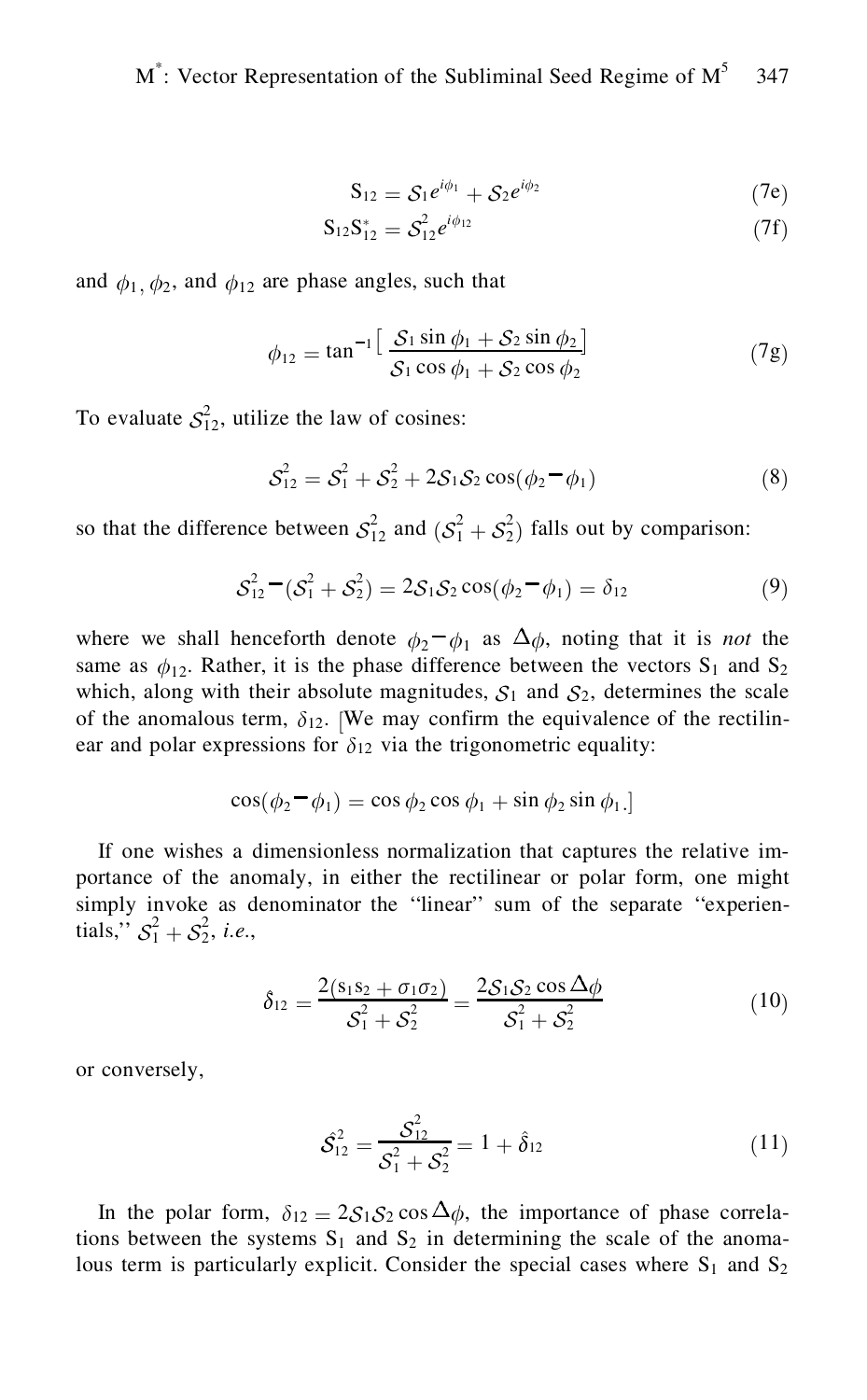

Fig. 5. Three special cases of alignment of two interacting seed vectors (*cf.* Table 2).

| TABLE 2 |                        |  |  |  |  |  |
|---------|------------------------|--|--|--|--|--|
|         | Seed Vector Summations |  |  |  |  |  |

|                               |              |                                              | 012                            | <b>Φ12</b>                     |                                                                           |
|-------------------------------|--------------|----------------------------------------------|--------------------------------|--------------------------------|---------------------------------------------------------------------------|
| $S_1  S_2$ :                  |              | $(S_1 + S_2)^2$                              | $2S_1S_2$                      | $\varphi_1$                    | $(\mathcal{S}_1 + \mathcal{S}_2)^2 / (\mathcal{S}_1^2 + \mathcal{S}_2^2)$ |
| $S_1   - S_2$ : $ 180^\circ $ |              | $\left \mathcal{S}_1-\mathcal{S}_2\right ^2$ | $-2\mathcal{S}_1\mathcal{S}_2$ | $\phi_1$ or $\phi_2$           | $ \mathcal{S}_1 - \mathcal{S}_2 ^2 / (\mathcal{S}_1^2 + \mathcal{S}_2^2)$ |
| $S_1 \perp S_2$ :             | $90^{\circ}$ |                                              |                                | $\phi_1 + \tan^{-1} (S_1/S_2)$ |                                                                           |

are parallel, anti-parallel, and perpendicular, respectively (*cf.* Fig. 5 and Table 2). We may generalize this vector algebra to conclude that if  $S_1$  and  $S_2$  align at a relative phase angle  $\Delta \phi \le 90^\circ$ , (or  $\ge 270^\circ$ ), the anomalous term  $\delta_{12}$  will be positive; if  $90^{\circ} < \Delta \phi < 270^{\circ}$ , it will be negative. Only for  $\Delta \phi = 90^{\circ}$  or 270<sup>o</sup> will  $\delta_{12}$  disappear, and the compound of  $S_1^2$  and  $S_2^2$  be linear.

Therefore, if the palpable experience/event dyad devolving from the seed interaction  $S_{12}$  is identified with the conjugate product  $(S_{12}S_{12}^*)$ , it follows that for given magnitudes of  $S_1$  and  $S_2$ , this will display no single value of  $S_{12}$ , but rather a distribution of values ranging from  $(S_1 + S_2)^2$  to  $|S_1 - S_2|^2$ , *depending on the phase alignment of the two subliminal systems*. Only at  $\Delta \phi = 90^{\circ}$  or 270° will this coincide with the linear combination of the separate system values,  $S_1^2 + S_2^2$ . For example, if we simply assume that over many such  $S_{12}$  interactions  $\Delta_{\phi}$  will distribute uniformly over 0-360<sup>°</sup>,  $\delta_{12}$  will distribute as the cosine function, whose mean value is clearly zero, and hence the mean value of  $S_{12}^2$  reverts to  $S_1^2 + S_2^2$  (*cf.* Fig. 6). All of this we might associate with a ''normal'' statistical behavior. If, however, any distortion or bias is introduced into the alignment function,  $\Delta \phi$ , this will be reflected in a non-zero mean of  $\delta_{12}$  and a different mean value of  $S_{12}^2$ , which we may then associate with an anomaly. In this view, the common laws of probability (which are intrinsically experiential), would simply reflect the normally prevailing random distributions of  $\Delta \phi$ , whereas the appearances of statistical anomalies in any interaction would devolve solely from a biasing, volitionally or otherwise, of those  $\Delta_{\phi}$  distributions. (The situation is thus somewhat similar to atomic-scale scattering phenomena where the differential cross sections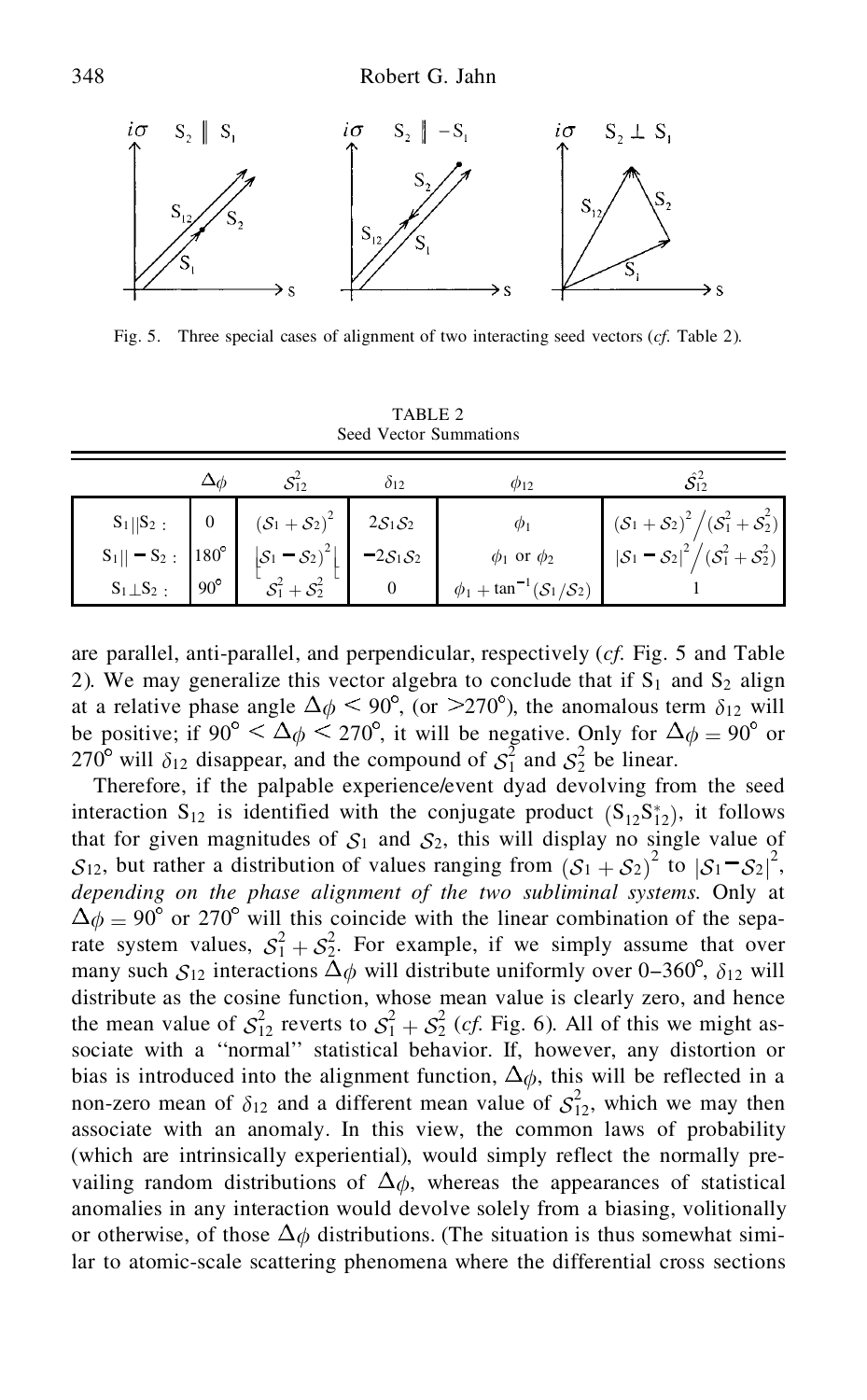

Fig. 6. Interactions of two seed vectors, randomly aligned.

derive solely from the phase shifts of the incoming de Broglie waves as they pass over the potential profile of the scattering particle.)

The mechanisms for such individual and collective biasing of the  $\Delta_{\phi}$  distribution in any interaction context are inescapably speculative and obscure, given that all of this must function in the subliminal domain to which the entire metaphor pertains. However, if we reflect on common allusions of our experimental operators and percipients to ''getting in phase/resonance with... (any given device, task, or person),'' a conceptual recipe could be suggested. Recalling that the rectangular and polar geometries are related by simple trigonometric relations, *e.g.*,

$$
e^{i\phi} = \cos\phi + i\sin\phi \tag{12a}
$$

$$
s = S\cos\phi \tag{12b}
$$

$$
\sigma = \mathcal{S}\sin\phi\tag{12c}
$$

$$
\tan \phi = \frac{\sigma}{s} \tag{12d}
$$

it follows that the phase angles simply reflect the prevailing ratios of the ''soft'' to the ''hard'' components of the systems involved. Thus, an increase in the anomalous effect by better alignment of  $\phi_1$  with  $\phi_2$  could be achieved by a cor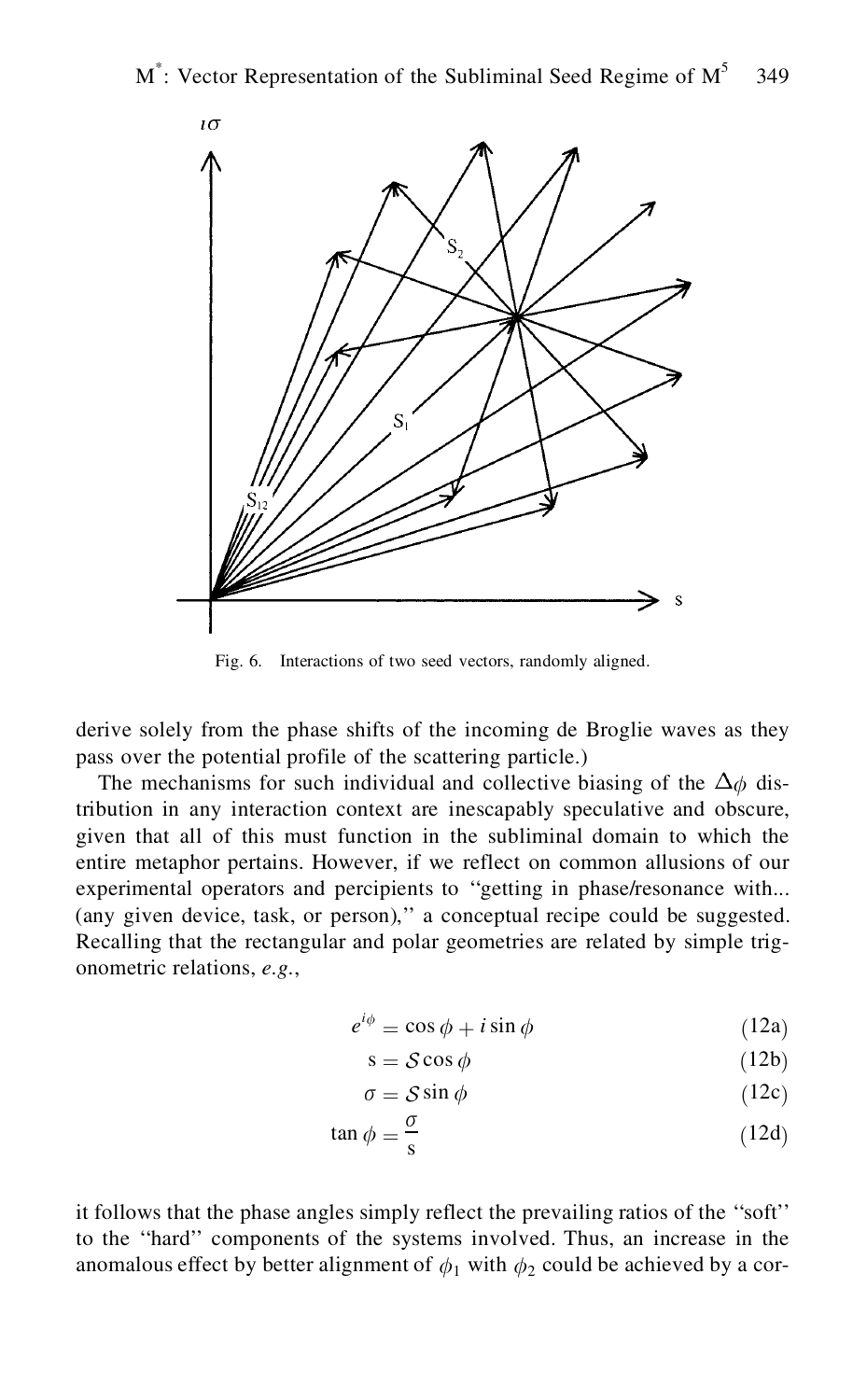responding balancing of the ratio of  $\sigma_1/s_1$  to that of  $\sigma_2/s_2$ . That is, the respective characters of the two seed elements, as expressed in the relative importance of their soft *vs.* hard features, should bear as much similarity as possible.

At some point we would like to specify what portion of the anomalous effect appears in the "hard" and "soft" coordinates of the bonded  $S_{12}$  system, respectively. Given the abstract definitions of s and  $\sigma$  in the pre-emergent domain, we have no guarantee how they will manifest in the palpable upper regions of the bonded system, but since, for the ''normal'' composition,  $S_{12}^2 = S_1^2 + S_2^2 + S_1^2 + \sigma_1^2 + \sigma_2^2$ , whereas all anomalous compositions add the terms  $2s_1s_2 + 2\sigma_1\sigma_2$ , it may not be unreasonable to suggest that the product  $2s_1s_2$  is somehow associated with the "hard" segment of the anomalous effect and  $2\sigma_1\sigma_2$  with the "soft" segment, where again we could normalize both of these by the "normal" sums  $s_1^2 + s_2^2$  and  $\sigma_1^2 + \sigma_2^2$ , respectively.

Alternatively, we might argue that since we originally assigned  $S_{12}S_{12}^* = S_{12}^2$  the role of representing the palpable properties of the bonded system, and that only the objective features are strictly measurable, all of the anomalous component,  $\delta_{12} = 2(s_1s_2 + \sigma_1\sigma_2)$  must appear in that category. Either way, the prediction is that the anomalous behavior of the bonded system is enhanced by optimizing the products  $s_1s_2$  and/or  $\sigma_1\sigma_2$ , which is again tantamount to optimal alignment of the vectors  $S_1$  and  $S_2$ , but also to balancing their magnitudes, since the normalized ratio  $2s_1s_2 \int [s_1^2 + s_2^2]$  has its maximum at  $s_1 = s_2$ .<br>We recognize that our representation of the subliminal seed systems by

single vectors in the complex plane must be extremely over-simplified, but several levels of complication discourage attempts at elaboration. Even setting aside the intrinsic ineffability of this seed domain and the vagueness, proliferation, and inherent difficulties in specification, let alone quantification, of the possible hard and soft features listed in Table 1, even in the palpable domains  $(\mathbb{C})$  and  $(\mathbb{T})$ , we would still need to acknowledge the personal, temporal and contextual variabilities, probabilities, and uncertainties that must embellish each of these property sets in any quadrant of the mind/matter space. Nonetheless, the essence of their complementarity and the anomalous effects that may devolve from it could, in principle, survive even these ponderous generalizations. Again taking a metaphoric example from quantum wave mechanics, we could imagine designating complex wave functions, rather than mere points in the complex plane, to represent the interacting seeds in more comprehensive formats, but still regarding their complex products as representative of their experiential manifestations, much like the traditional Schrödinger formalism. Yet more sophisticated quantum algebraic formats could conceivably be turned to the task, so long as they offered the requisite capacities for non-linear interactions.

Also to be questioned is whether other interaction recipes beyond the simple addition  $S_{12} = S_1 + S_2$  could profitably be explored. The obvious next candidate would be the multiplicative combination,  $S_{12} = S_1S_2$ , but in Appendix I we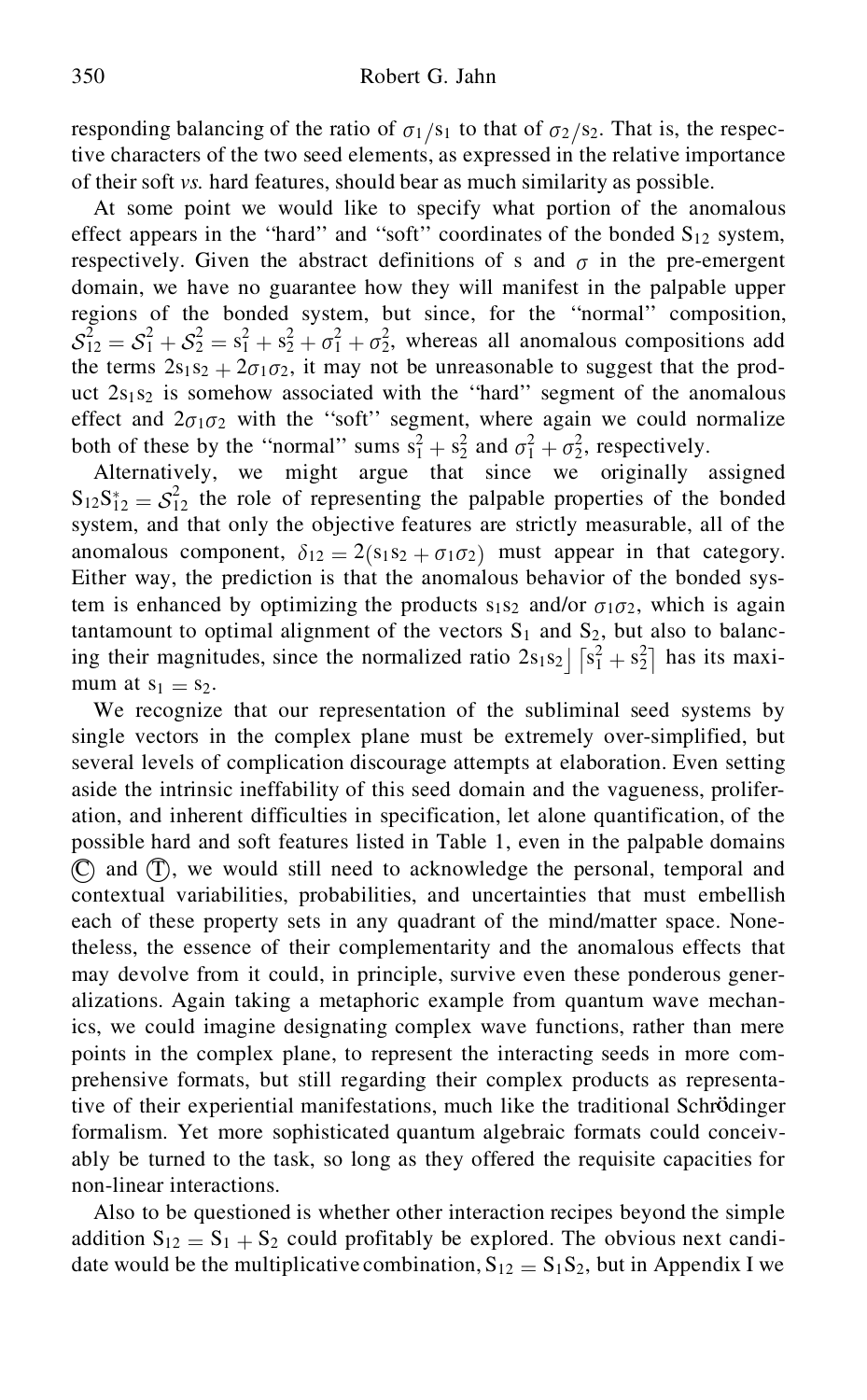show that this does not generate similar non-linearities. Also, the possibility could be raised that a similar vector representation could be imposed at the  $\mathbb{C}$  /  $(\hat{\Gamma})$  level of mind/matter interactions, without invoking the subtleties of the subliminal seed regime. As sketched in Appendix II, this too offers little additional insight.

## **Applications, Interpretations, and Implications**

If this metaphorical musing is to have any pragmatic benefit, it needs to provide some advances in the design, operation, and interpretation of our panorama of mind/matter experiments. To to so requires more specific assignments of the salient elements of the schematic model to those of particular experimental interactions. For example, for our benchmark REG studies $^{(3)}$ , we need some specification of the pertinent ''soft'' and ''hard'' characteristics of the two interacting participants, in this case the machine and the operator, even before transforming them into the subliminal seed phase space. Since this lower regime is inherently ineffable except by abstract associations with perceptible  $(T)$  and  $(C)$  characteristics, it seems that our only route is first to identify such features at these manifest levels, and then assume that they are isomorphically related to, or rooted in, corresponding components at the seed level. Thus, presuming that each operator brings to the interaction with the REG device some balance of hard and soft characteristics of the sort listed in Table 1, some seminal aspects of which exist in the subliminal level, we can pose two corresponding seed components,  $s_0$  and  $\sigma_0$ , whose absolute and relative importance define a vector  $S_0$  of magnitude  $S_0$  and phase  $\phi_0$  in the seed space. Similarly, if we assume that the machine, in addition to its evident technical features, possesses a certain subjective character of its own, we can also posit for its seed-level representation two corresponding hard and soft coordinates, s<sub>m</sub> and  $\sigma_m$ , comprising the complex vector  $S_m = S_m e^{i\phi_m}$ . (This anthropomorphic assumption is of course intrinsically unverifiable, but we might reflect on the attributes of personality, purpose, and compatibility we commonly ascribe to our computers, appliances, and automobiles in our daily interactions with them. We might also concede that our assessment of the subjective features of the human operators is similarly indirect, largely derived from behavioral characteristics displayed in our interactions with them. In the same sense, the experimental machines, by their external appearances, the nature of their feedback displays, the noise they emit, and the manner in which they respond to our initiatives, likewise convey certain subjective characters with which the operator may resonate, or possibly even identify.)

Now, if over a given period of interaction the vectors  $S_0$  and  $S_m$  align randomly in terms of their  $\phi_0$  *vs*.  $\phi_m$  orientations, the resulting palpable appearance of their interaction,  $S_{\text{om}}^2$ , will display a "normal" distribution centered on  $S_0^2 + S_m^2$ , where  $S_0^2$  and  $S_m^2$  could be identified as the individual characteristics of the operator and machine, respectively, in the absence of that interac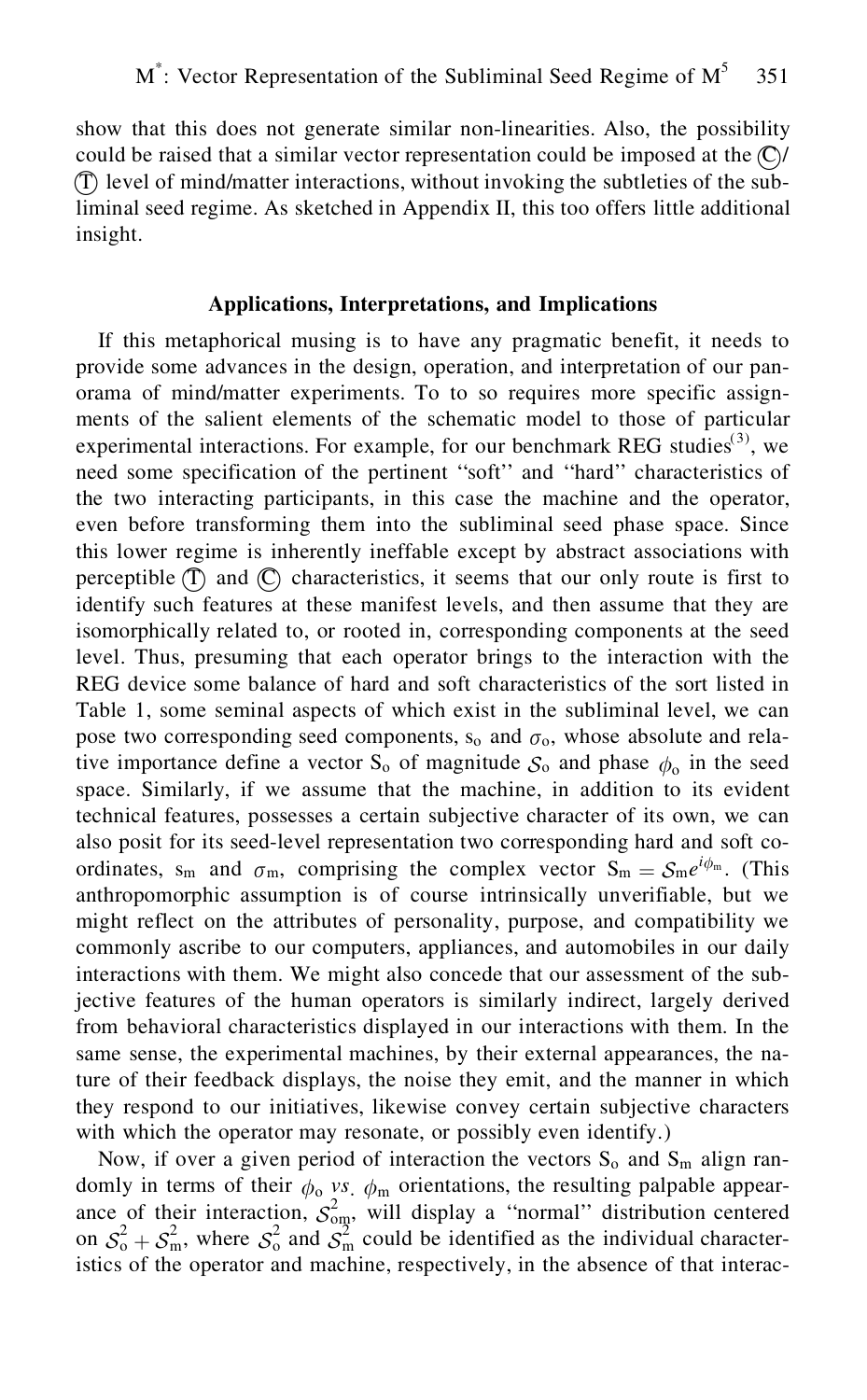tion, as might be determined by calibration, conventional theoretical chance calculations, or more subjective criteria. If, however, the operator can achieve some subliminal phase resonance with the machine, the relative phase angle distribution would shift toward a better alignment of the seed vectors  $S_0$  and  $S_m$ , so that the mean value of the  $S_{\text{om}}^2$  distribution would shift to a higher value; conversely, if the alignment distribution were to worsen, the  $S_{\text{om}}^2$  experiential mean would be reduced below the ''normal'' value, *i.e.*, using our earlier notation scheme,

$$
\mathcal{S}_{\text{om}}^2 = \mathcal{S}_{\text{o}}^2 + \mathcal{S}_{\text{m}}^2 + \delta_{\text{om}}
$$

where  $\delta_{\text{om}}$  again represents the anomalous component of the interaction. Note that in the first interpretation suggested in the previous section,  $\delta_{\rm om}$  must subsume not only the change in the output count distribution of the machine, but also any changes in the mental state of the operator that arise in the interaction, such as the frequently reported feelings of ''resonance,'' identification, or transference of experience with the machine. In the alternative interpretation, these subjective properties would be excluded from  $\delta_{\rm om}$  because of their lack of quantitative measurability.

Application of the model to our PRP experiments<sup> $(4)$ </sup> could proceed in much the same fashion, with the possible complication that the relative importance of the percipient's resonance with the agent, *vis- -vis* that with the target, *per se*, has never been totally clarified empirically. If the latter predominates, the argument could proceed much as above, with the target characteristics replacing those of the machine, and the resulting anomalous manifestations  $S_{\text{pt}}^2$  and  $\delta_{pt}^2$  representing the anomalous information acquisition, and possibly the altered mental state of the percipient. If the primary phase resonance is with the agent, the formalism could be similarly cast, but the relative magnitudes of the prevailing soft and hard components of the two seed vectors could be quite different. Nonetheless, the broadening of applications from mind/matter interactions into anomalous interpersonal interactions seems straightforward.

For either of these genres of application, however, it remains to suggest a recipe for incorporation of the teleological intentions of the human participants into the interaction dynamics. That is, how does the primary empirical correlate of the anomalous effects, namely the pre-stated, conscious intention of the operator to achieve greater (high intention) or lesser (low intention) numbers of binary coincidences in the output data strings of the REG, or the intention of the percipient to acquire greater than chance degrees of information about details of the remote physical target, impress itself upon the subliminal alignment process? Elusive as it may be to specify, the most likely possibility is that it is the human *desire* or *need* that drives this alignment; desire or need that can be consciously expressed in tangible terms, but that is inevitably imbued with emotional overtones that can readily impregnate the seed region of the unconscious mind, wherefrom they can condition the mani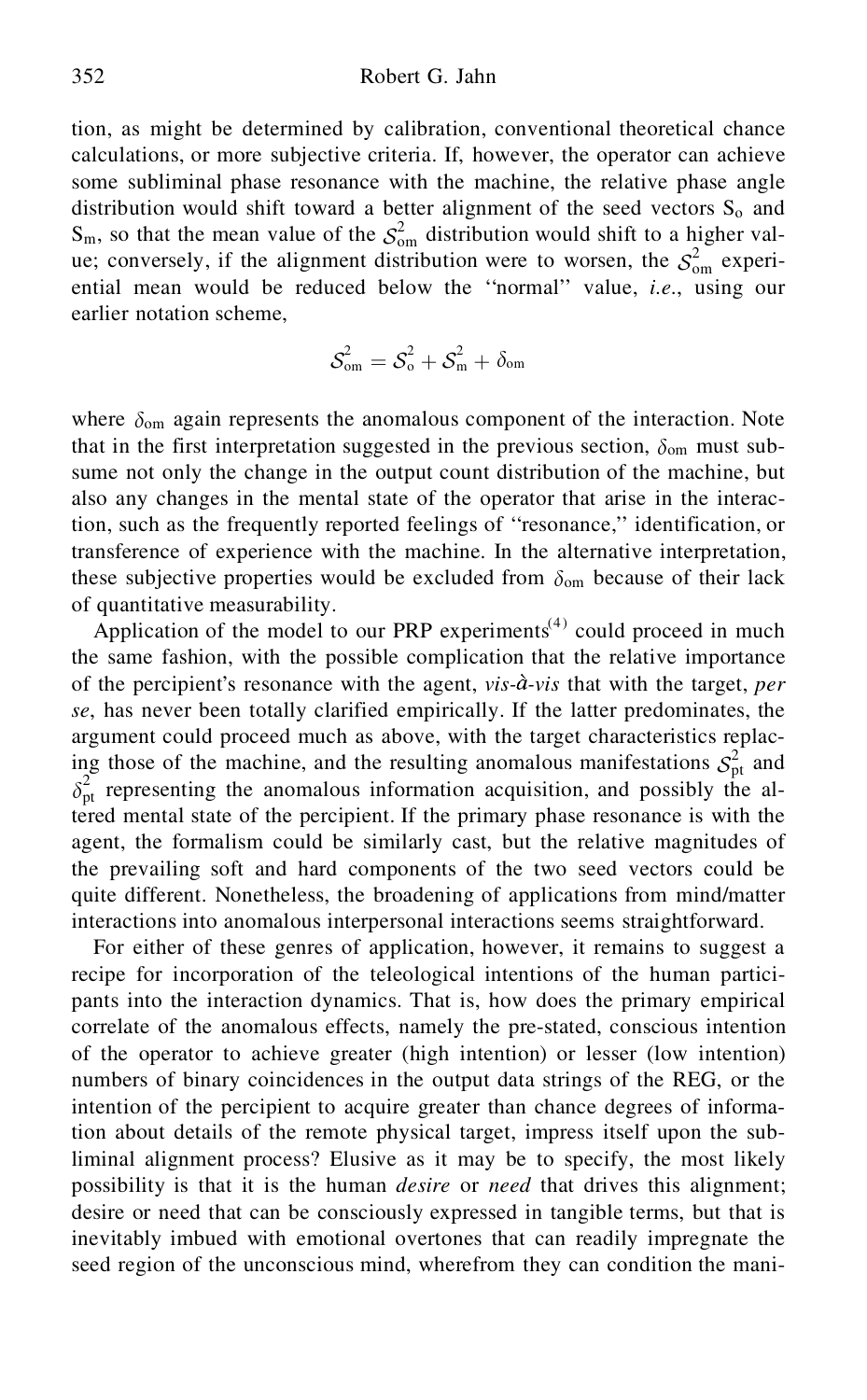fest mental experience and, in this model, the material behavior as well. It is this ''wind'' or ''field'' of desire, prevailing over the full conscious and unconscious scope of the interactions, that may align the subliminal vectors, like seabirds on the beach or dipoles in a dielectric, and thereby bias the tangible results.

When we turn to the FieldREG applications<sup> $(5)$ </sup>, any tangible correlate of conscious operator intention appears to be replaced by some less specific index of cohesiveness, coherence, or resonance of the prevailing group environment (note the objective/subjective duality of these descriptors). But rather than weakening our teleological hypothesis, these experiments actually strengthen and extend it, in the sense that here the desire or need already resides primarily in the unconscious or subliminal minds of the participants, *e.g.*, in their communal purpose or goal which serves to align their individual vectors with one another, and with them, apparently, the sensing REG unit.

In our first proposition of the  $M^5$  model<sup>(1)</sup>, we timorously suggested a fifth module, termed "the Source" (S). How the "wishing wind" of need, hope, or purpose just proposed as the explicit and implicit organizing factor of mind/ matter or mind/mind interactions relates to, or derives from, this Source we leave to the individual reader to consider. We might only note in passing that by any terminology, in any religion or culture, and in any context of meaning, the primary premise of prayer, or of wishing in general, is the invocation of some superior power to align events and experiences into configurations of our preference.

#### **Summary**

The salient presumptions and consequent predictions of this schematic supplement to the M<sup>5</sup> model of mind/matter interactions have been drawn from a variety of empirical results of our laboratory program; informal testimony of our operators, experimenters, and analysts; logical extensions and evolutions of prior theoretical efforts; and a certain amount of intuitive rumination, namely:

- 1. Every conscious experience, and every tangible physical event, can be characterized by two orthogonal properties, arrays of properties, or functional spaces, one of which subsumes its objectively identifiable features, the other its subjective, impressionistic features.
- 2. These complementary representations are isomorphically rooted in two corresponding but ineffable properties pertinent to the undifferentiated subliminal seed domain proposed in the  $M<sup>5</sup>$  model, wherein they function as orthogonal coordinates of an appropriate phase space, labeled s and  $\sigma$  in rectilinear notation, and S and  $\phi$  in polar notation, respectively.
- 3. Any element of this subliminal space may be specified by a complex vector  $S = s + i\sigma = \mathcal{S}e^{i\phi}$ .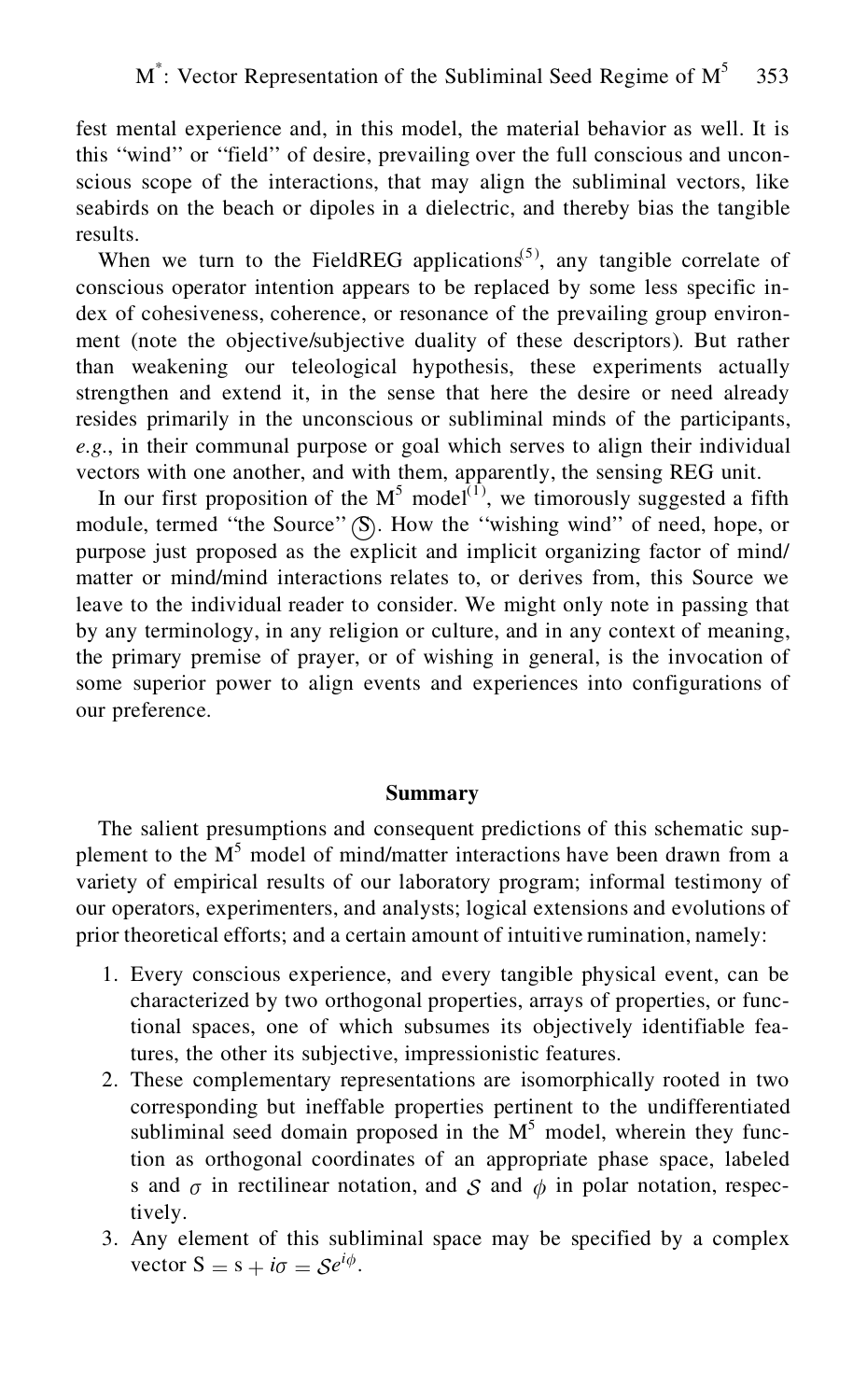- 4. The palpable (tangible, conscious) manifestations of this subliminal seed may be represented by the product of S with its complex conjugate,  $S^* = s^- i\sigma = \mathcal{S}e^{-i\phi}$ , *i.e.*, by  $SS^* = \mathcal{S}^2$ , where  $\mathcal{S}$  is the magnitude of the complex vector.
- 5. The interaction of any two seed elements may be represented by the complex vector summation  $S_{12} = S_1 + S_2$ , and its palpable manifestation by  $S_{12}S_{12}^* = S_{12}^2$ .
- 6. Elementary complex algebra then predicts that in general  $S_{12}^2 \neq S_1^2 + S_2^2$ , *i.e.*, that anomalous effects may appear in the palpable manifestations of the seed interactions, depending for their relative magnitudes on the phase alignments of the two interacting vectors:

$$
\delta_{12} = S_{12}^2 - [S_1^2 + S_2^2] = 2(s_1s_2 + \sigma_1\sigma_2) = 2S_1S_2 \cos \Delta \phi_{12}
$$
  
where  $\Delta \phi_{12} = \phi_1 - \phi_2$ .

- 7. The key to larger anomalous effects thus resides in better alignment and balancing of the two interacting complex seed vectors, *i.e.*, in the matching of their respective "hard" and "soft" components.
- 8. This alignment is driven by personal or interpersonal need or desire pertinent to the prevailing context or meaning of the palpable situation, but resident in the subliminal psyche.
- 9. The implications for experimental strategy to achieve larger anomalous effects, consistent with those suggested by the  $M<sup>5</sup>$  model, are for the human participants first to establish a stated conscious goal and a basis for resonance with that target, then by some personal technique to release these into their unconscious minds. They then must rely on the inherent capacity for information sharing that prevails between the unconscious mind and the pre-emergent physical dynamics to acknowledge and implement their subliminal desire.
- 10. All of this must proceed within the multi-statistical nature and consequent essential uncertainties of the composite process, which can be poisoned by intrusive attempts to examine or specify internal objective or subjective aspects prior to their mature external emergence.

In summary, the essence of this  $M^*$  model is that any traffic of information between the mental and material domains that flows via the deepest regions of unconscious mind and intangible matter enjoys a degree of freedom not available to more direct routes between conscious mentation and tangible substance. It is a flexibility borne on the inherent unobservability and concomitant uncertainty and indistinguishability of this seed regime, which necessitates an added conceptual and corresponding analytical step in the establishment of palpable reality, namely the bifurcating eruption of the subliminal seeds into the domains of mental experiences and corresponding physical events, as represented in this model by the conjugated vector products.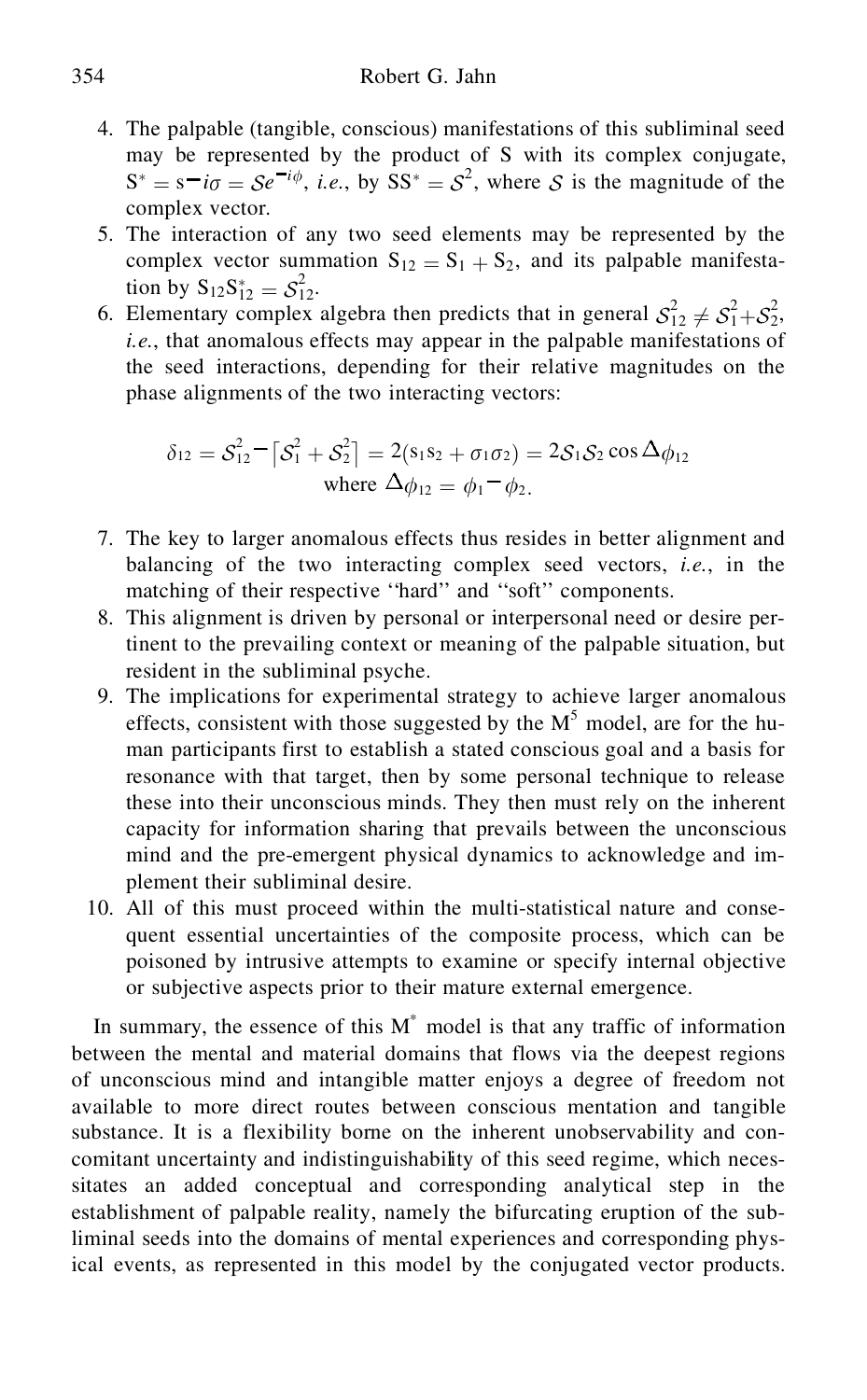Like the legendary magical watchmaker who disappears into his private backroom to work his technical wonders, leaving his customers out front simply to state their desires and to marvel at his products, we can only hypothesize, but never directly observe, the esoteric transformations that go on in that forbidden space. Indeed, any attempts to make such observations inevitably polarize the processes into premature tangible events and conscious experiences that preclude further anomalous manifestations of the interactions<sup> $(4)$ </sup>.

Our model therefore is purely epistemological, and primitive at best. It attempts to symbolize these wonders of creation by crude line diagrams, abstract mathematical operations, and strained linguistic metaphors, which merely provide some conceptual vocabulary and self-consistent algebraic relations. But at the end of the day, it lacks any ontological authority, other than to suggest that both objective and subjective strains of information permeate all levels of mind/matter interaction, that mind and matter are themselves epistemological distinctions that fade as one approaches the ontological heart of existence, and that the most basic and ubiquitous of evolutionary drivers, those of need or desire or purpose, can extend their teleological influence even to this depth.

#### **Acknowledgments**

The author is indebted to his laboratory colleagues Brenda Dunne and York Dobyns for their cogent suggestions on the concept and construction of this mini-model. He has also continued to benefit from numerous earlier discussions with Harald Atmanspacher regarding the originial  $M<sup>5</sup>$  model, and from the publications referenced therein. Lisa Langelier-Marks and Elissa Hoeger helped with preparation of the manuscript.

Financial support for the Princeton Engineering Anomalies Research laboratory has been provided by generous contributions from the Institut für Grenzgebiete der Psychologie und Psychohygiene; The Lifebridge Foundation; The Center for the Science of Life; Richard Adams; George Ohrstrom; Laurance Rockefeller; and other private contributors who prefer to remain anonymous.

#### **Appendix I: Multiplicative Model of Seed Interactions**

The question is whether representation of the compound seed system as a product rather than as a sum of its two elements would also provide a similar capacity to generate an anomalous cross-term, *i.e.*, whether

$$
[S_1S_2] = [S_1][S_2] \tag{A1}
$$

would yield a disparity in its experientials. Performing the complex algebra,

$$
S_1S_2 = (s_1 + i\sigma_1)(s_2 + i\sigma_2) = (s_1s_2 - \sigma_1\sigma_2) + i(s_1\sigma_2 + s_2\sigma_1) \qquad (A2)
$$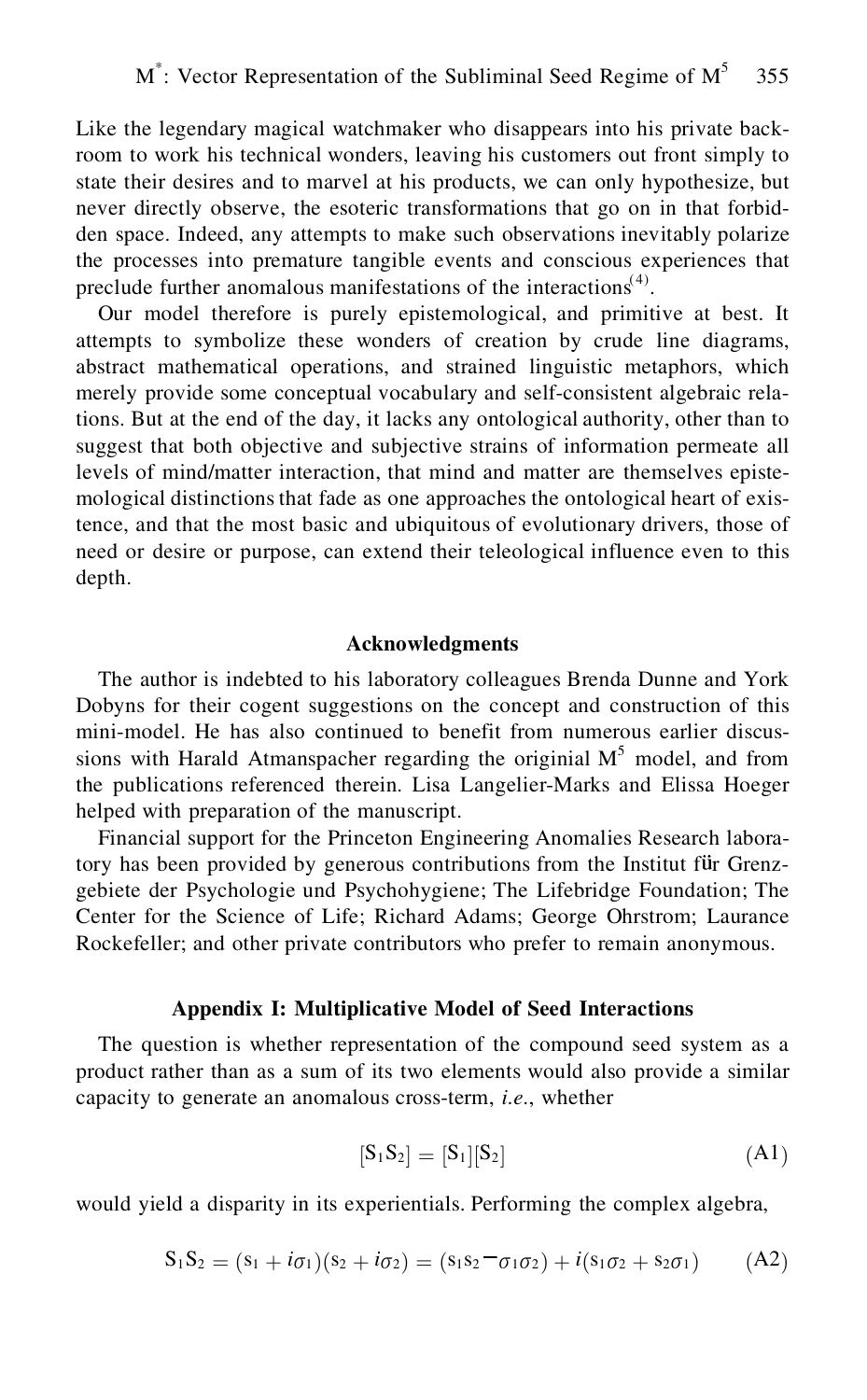which has as conjugate

$$
(S_1 S_2)^* = (s_1 s_2 - \sigma_1 \sigma_2) - i(s_1 \sigma_2 + s_2 \sigma_1)
$$
 (A3)

and hence a conjugate product:

$$
(S_1S_2)(S_1S_2)^* = (s_1s_2 - \sigma_1\sigma_2)^2 + (s_1\sigma_2 + s_2\sigma_1)^2
$$
  
=  $s_1^2s_2^2 + \sigma_1^2\sigma_2^2 - 2s_1s_2\sigma_1\sigma_2 + s_1^2\sigma_2^2 + s_2^2\sigma_1^2$   
+  $2s_1s_2\sigma_1\sigma_2$  (A4)

whereas the product of the individual conjugate products

$$
(S_1S_1^*)(S_2S_2^*) = (s_1^2 + \sigma_1^2)(s_2^2 + \sigma_2^2) = s_1^2s_2^2 + \sigma_1^2\sigma_2^2 + s_1^2\sigma_2^2 + s_2^2\sigma_1^2,\tag{A5}
$$

which is identical. Hence, there is no disparity to accommodate an anomalous effect.

Likewise, in polar form

$$
S_1 S_1^* = S_1^2 \tag{A6a}
$$

$$
S_2 S_2^* = S_2^2 \tag{A6b}
$$

whereas

$$
(S_1S_2)(S_1S_2)^* = \left[S_1S_2e^{i(\phi_1+\phi_2)}\right]\left[S_1S_2e^{-i(\phi_1+\phi_2)}\right] = \left(S_1S_2\right)^2\tag{A6c}
$$

*i.e.*,

$$
(S_1S_1^*)(S_2S_2^*) = (S_1S_2)(S_1S_2)^* \tag{A7}
$$

Again, the multiplicative superposition is distributive, and produces no anomalous cross terms, insofar as its experiential product is concerned.

## Appendix II: Vector Representation of  $\mathbb{C}/\mathbb{T}$  Interactions

While similar vector representations of mind/matter interactions at the conscious, tangible level may be cast, they intrinsically lack the capacity to accommodate anomalous effects. Let any tangible physical event be represented by a vector T, having (real) components t and  $\tau$ , embodying the "hard" and ''soft'' aspects of the event, respectively. Let any conscious experience be represented by a vector C, with "hard" and "soft" components c and  $\gamma$ . Presume that the event/experience dyad of any matter/mind interaction can be denoted by the summation vector  $E = C + T$ , having components  $(t + c)$  and  $(\tau + \gamma)$